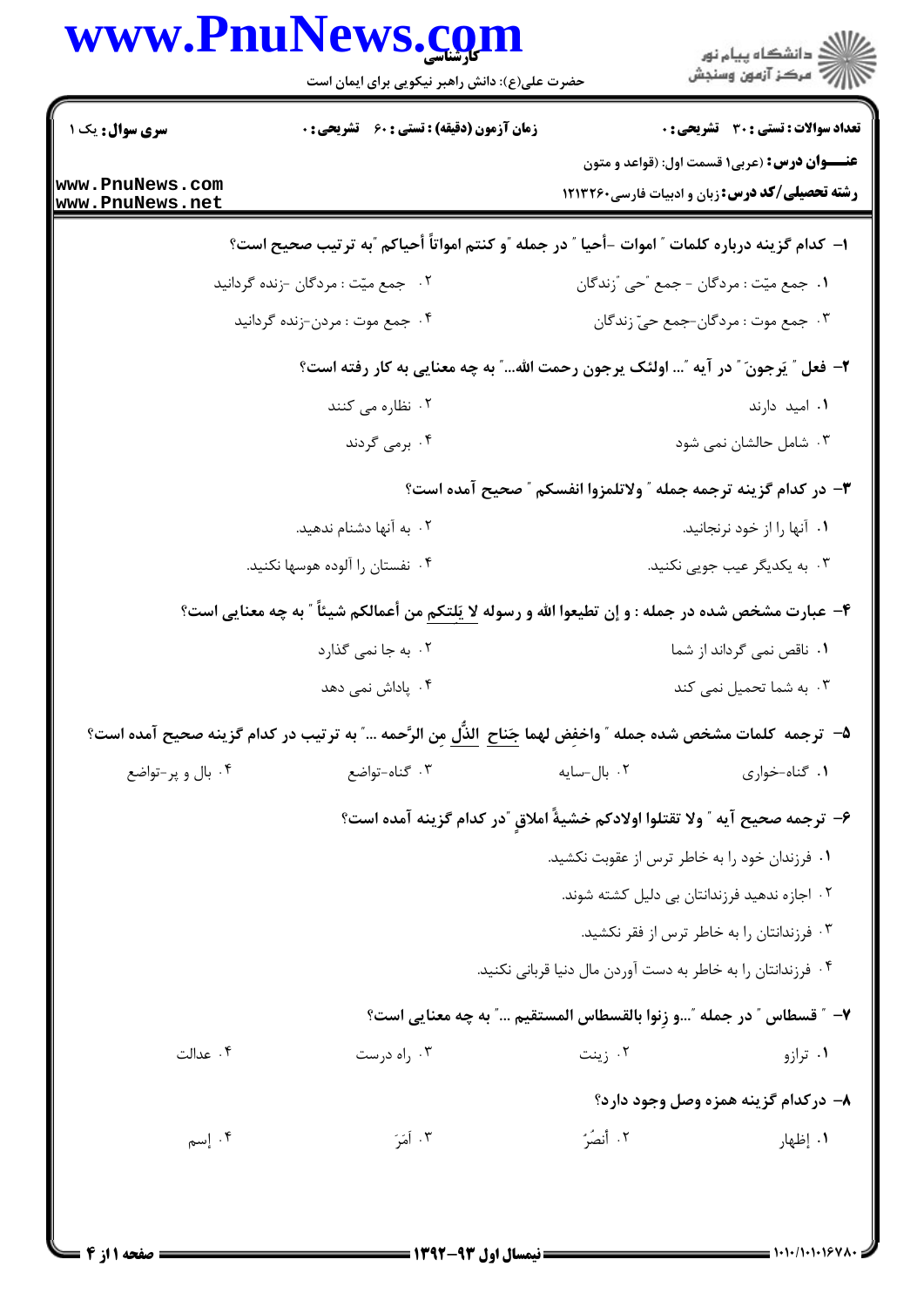## www.PnuNews.com

|                                  | www.PnuNews.com<br>حضرت علی(ع): دانش راهبر نیکویی برای ایمان است                                                              |                   | ڪ دانشڪاه پيام نور<br> 77 مرڪز آزمون وسنڊش                                                                    |  |  |
|----------------------------------|-------------------------------------------------------------------------------------------------------------------------------|-------------------|---------------------------------------------------------------------------------------------------------------|--|--|
| <b>سری سوال : ۱ یک</b>           | <b>زمان آزمون (دقیقه) : تستی : 60 ٪ تشریحی : 0</b>                                                                            |                   | <b>تعداد سوالات : تستی : 30 ٪ تشریحی : 0</b>                                                                  |  |  |
| ww.PnuNews.com<br>ww.PnuNews.net |                                                                                                                               |                   | <b>عنـــوان درس:</b> عربي۱ قسمت اول: (قواعد و متون)<br><b>رشته تحصیلی/کد درس:</b> زبان و ادبیات فارسی ۱۲۱۳۲۶۰ |  |  |
|                                  |                                                                                                                               |                   | ٩- كدام گزينه درباره ″أرِنا ″ در جمله ″ ربَّنا أرِنا مناسكنا ″ صحيح است؟                                      |  |  |
|                                  |                                                                                                                               |                   | ١. فعل ماضي از ريشه " أرَنَ "                                                                                 |  |  |
|                                  | ٠٢ " أُرِنا" : فعل امر از مصدر "ارائه " به اضافه ضمير متصل مفعولى "نا"<br>۰۳ فعل ماضی از "رأی " به اضافه ضمیر متصل فاعلی "نا" |                   |                                                                                                               |  |  |
|                                  |                                                                                                                               |                   |                                                                                                               |  |  |
|                                  |                                                                                                                               |                   | ۰۴ فعل امر، صيغه دوم از ريشه " رَأْنَ "                                                                       |  |  |
|                                  |                                                                                                                               |                   | ∙۱-٪ مصادر ″ اطمینان-إحمیرار ″ به ترتیب از چه بابی هستند؟                                                     |  |  |
|                                  | ۰۲ رباعی مزید -رباعی مزید                                                                                                     |                   | ۰۱ رباعی مجرد-رباعی مزید                                                                                      |  |  |
|                                  | ۰۴ رباعی مزید-رباعی مجرد                                                                                                      |                   | ۰۳ رباعی مزید-ثلاثی مزید                                                                                      |  |  |
|                                  |                                                                                                                               |                   | 11– در كدام گزينه فعل ثلاثي مزيد وجود ندارد؟                                                                  |  |  |
| ۰۴ إحرنجام                       | ۰۳ احمرار                                                                                                                     | ۰۲ احمیرار        | ٠١ استقبال                                                                                                    |  |  |
|                                  | ١٢− ٪ إبتغاء ″ در آيه ″ و مثل الذين يُنفقون اموالهم ابتغاءَ مرضات الله″به چه معنايي به كار رفته است؟                          |                   |                                                                                                               |  |  |
| ۰۴ روزی خواستن                   | ۰۳ طلب کردن                                                                                                                   | ۰۲ خشنودی و رضایت | ۰۱ اجازه خواستن                                                                                               |  |  |
|                                  | ۱۳– با توجه به جمله" أباع التاجرُ متاعه " غرض از کاربرد فعل در باب افعال چیست؟                                                |                   |                                                                                                               |  |  |
|                                  | ۰۲ دخول در چيزي                                                                                                               |                   | ۰۱ عرضه کردن                                                                                                  |  |  |
|                                  | ۰۴ تعدیه                                                                                                                      |                   | ۰۳ یافتن مفعول بر صفتی شایسته                                                                                 |  |  |
|                                  |                                                                                                                               |                   | <b>۱۴</b> - کدام باب بیشتر برای مشارکت به کار می رود؟                                                         |  |  |
| ۰۴ انفعال                        | ۰۳ مفاعله                                                                                                                     | ۰۲ تفعیل          | ٠١. افعال                                                                                                     |  |  |
|                                  |                                                                                                                               |                   | 1۵– ″ ایامی ″ در جمله ″ اُنکحوا الأیامی منکم″ به چه معنایی است؟                                               |  |  |
|                                  | ۰۲ مردان بی همسر                                                                                                              |                   | ۰۱ زنان بي شوهر                                                                                               |  |  |
|                                  | ۰۴ زنان پاک دامن                                                                                                              |                   | ۰۳ مجردها (اعم از زن و مرد)                                                                                   |  |  |
|                                  | ۱۶− معنای صحیح کلمات مشخص شده، در جمله ″ أقم الصّلاه لدٌلوک الشمس إلى <u>غسق</u> اللیل ″به ترتیب  در کدام گزینه آمده          |                   | است؟                                                                                                          |  |  |
|                                  | ۰۲ سرخی فلق- سیاهی شب                                                                                                         |                   | ۰۱ طلوع خورشید- سرخی شفق                                                                                      |  |  |
|                                  | ۰۴ طلوع خورشید- سیاهی شب                                                                                                      |                   | ۰۳ زوال آفتاب از نیمروز- تاریکی                                                                               |  |  |
|                                  |                                                                                                                               |                   |                                                                                                               |  |  |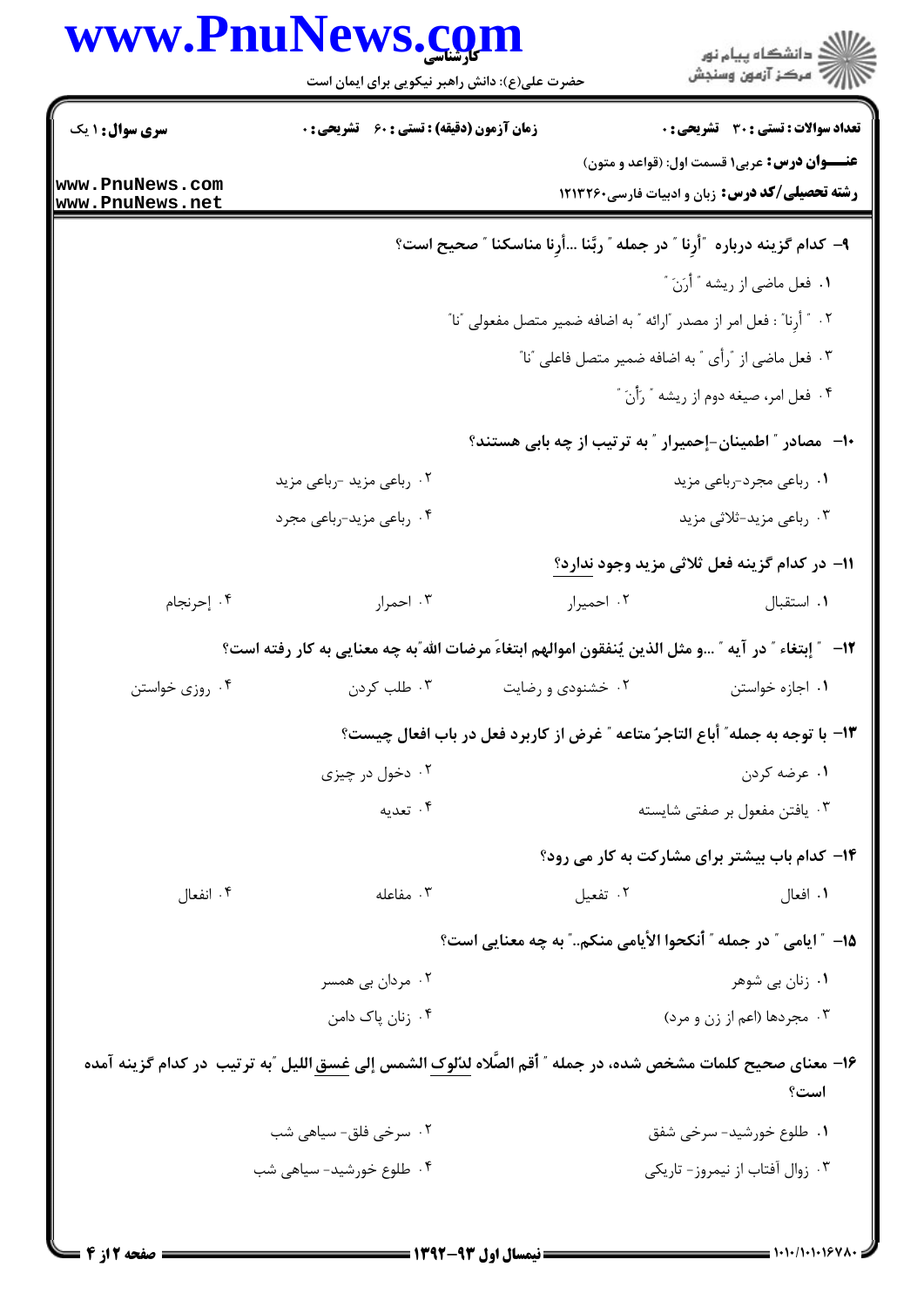|                                    | www.PnuNews.com                                                                   |                                                            | ڪ دانشڪاه پيا <sub>م</sub> نور<br>ر <i>7</i> مرڪز آزمون وسنڊش                                                   |
|------------------------------------|-----------------------------------------------------------------------------------|------------------------------------------------------------|-----------------------------------------------------------------------------------------------------------------|
|                                    | حضرت علی(ع): دانش راهبر نیکویی برای ایمان است                                     |                                                            |                                                                                                                 |
| <b>سری سوال : ۱ یک</b>             | <b>زمان آزمون (دقیقه) : تستی : 60 ٪ تشریحی : 0</b>                                |                                                            | تعداد سوالات : تستى : 30 قشريحى : 0                                                                             |
| www.PnuNews.com<br>www.PnuNews.net |                                                                                   |                                                            | <b>عنـــوان درس:</b> عربی۱ قسمت اول: (قواعد و متون)<br><b>رشته تحصیلی/کد درس:</b> زبان و ادبیات فارسی۲۶۰×۱۲۱۳۲۶ |
|                                    | ۱۷– باعنایت به جمله "إستعظمتٌ الأمر " غرض از کاربرد فعل به باب استفعال چیست؟      |                                                            |                                                                                                                 |
|                                    | ۰۲ طلب                                                                            |                                                            | ۰۱ تحول و دگرگونی                                                                                               |
|                                    | ۰۴ یافتن مفعول بر صفتی                                                            |                                                            | ۰۳ مطاوعه                                                                                                       |
|                                    |                                                                                   |                                                            | 18– در کدام گزینه فعل مضاعف وجود ندارد؟                                                                         |
| ۰۴ سأل                             | ۰۳ زقزق                                                                           | ٢. فَرَّ                                                   | ۰۱ زلزل                                                                                                         |
|                                    | ١٩- ″ قاصرات الطَّرف ″ در جمله ″و عندهم قاصرات الطَّرف اترابٌ ″ به چه معنایی است؟ |                                                            |                                                                                                                 |
|                                    |                                                                                   |                                                            | ٠١ كوتاه قامتان                                                                                                 |
|                                    |                                                                                   |                                                            | ۰۲ خمار آلودگان زیبای بهشتی                                                                                     |
|                                    |                                                                                   | ۰۳ کوتاه چشمان: زنان بهشتی که فقط به همسران خود توجه دارند |                                                                                                                 |
|                                    |                                                                                   |                                                            | ۰۴ کوته نظران                                                                                                   |
|                                    |                                                                                   |                                                            | +۲- در کدام گزینه فعل معتل وجود دارد؟                                                                           |
| ۰۴ ضَلْوا                          | ۴. تَجَنَّينَ                                                                     | ۰۲ إعلموا                                                  | ۰۱ إستكبر                                                                                                       |
|                                    | 21− ″ اَقلعي ″ در جمله ″ یا اَرضٌ ابلعي ماءک و یا سماءُ اَقلعي″ به چه معنایي است؟ |                                                            |                                                                                                                 |
| ۰۴ از بین ببر                      | ۰۳ ببخش                                                                           | ۰۲ فرو ببر                                                 | ۰۱. باز دار                                                                                                     |
|                                    |                                                                                   |                                                            | ٢٢- در كدام گزينه فعل از نوع " لفيف مفروق " است؟                                                                |
| ۰۴ يَقى                            | ۰۳ يَشوي                                                                          | ۰۲ پرمی                                                    | ۰۱ پَدری                                                                                                        |
|                                    |                                                                                   |                                                            | <b>۲۳</b> – ″ اَنختٌ ناقتی ″ به چه معنایی است؟                                                                  |
|                                    | ۰۲ شترم را خوابانیدم                                                              |                                                            | ۰۱ شترم را پی کردم                                                                                              |
|                                    | ۰۴ شترم را از حرکت انداختند                                                       |                                                            | ۰۳ ناقه را به حرکت وا داشتم                                                                                     |
|                                    |                                                                                   |                                                            | <b>34- كدام گزینه درباره ریشه مصدر " إذدكار " صحیح است؟</b>                                                     |
| ۴. أذكر                            | ۰۳ ذدکر                                                                           | ۰۲ دکړ                                                     | ۰۱ ذکر                                                                                                          |
|                                    | ۲۵– فعل امر از صیغه مثنای مذکر " تقول "در کدام گزینه صحیح آمده است؟               |                                                            |                                                                                                                 |
| ۰۴ قلن                             | ۰۳ قولی                                                                           | ۰۲ قولا                                                    | ١. قُلا                                                                                                         |